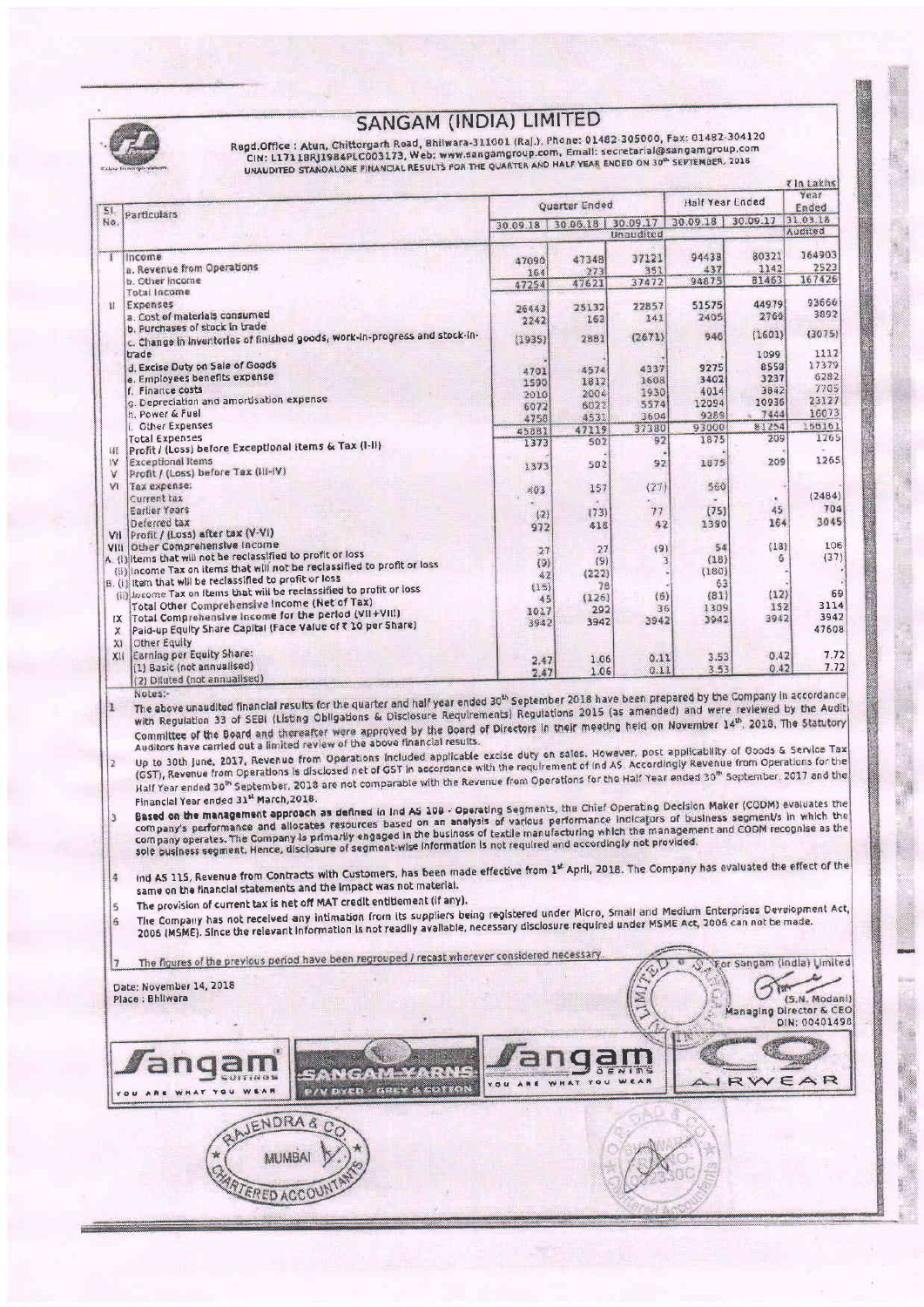|                | Regd.Office ; Atun, Chittorgarh Road, Bhilwara-311001 (Raj.), Phone: 01482-305000, Fax: 01482-304120<br>CIN: L17118RJ1984PLC003173, Web: www.sangamgroup.com, Email: secretarial@sangamgroup.com<br>Unaudited Standalone Statement of Assets and Liabilities |              |          |  |  |  |  |
|----------------|--------------------------------------------------------------------------------------------------------------------------------------------------------------------------------------------------------------------------------------------------------------|--------------|----------|--|--|--|--|
|                | Value through values                                                                                                                                                                                                                                         | t In Lakhs   |          |  |  |  |  |
| SI.            | <b>Particulars</b>                                                                                                                                                                                                                                           | As at        | As at    |  |  |  |  |
| No.            |                                                                                                                                                                                                                                                              | 30.09.18     | 31.03.18 |  |  |  |  |
|                |                                                                                                                                                                                                                                                              | Unaudited    | Audited  |  |  |  |  |
|                | <b>ASSETS</b>                                                                                                                                                                                                                                                |              |          |  |  |  |  |
| $\mathbf{1}$   | <b>Non-Current Assets</b>                                                                                                                                                                                                                                    | 67492        | 69843    |  |  |  |  |
|                | (a) Property, Plant and Equipment                                                                                                                                                                                                                            | 1264         | 941      |  |  |  |  |
|                | (b) Capital Work-in-Progress                                                                                                                                                                                                                                 | 86           | 93       |  |  |  |  |
|                | (c) Other Intangible Assets                                                                                                                                                                                                                                  | $\mathsf{s}$ | 5        |  |  |  |  |
|                | (d) Investment in Subsidiary                                                                                                                                                                                                                                 |              |          |  |  |  |  |
|                | (e) Financial Assets                                                                                                                                                                                                                                         | 585          | 585      |  |  |  |  |
|                | (I) Investments                                                                                                                                                                                                                                              | 945          | 648      |  |  |  |  |
|                | (ii) Other Financial Assets                                                                                                                                                                                                                                  | 749          | 767      |  |  |  |  |
|                | (f) Other Non-Current Assets                                                                                                                                                                                                                                 | 71126        | 72882    |  |  |  |  |
|                | <b>Total Non-Current Assets</b>                                                                                                                                                                                                                              |              |          |  |  |  |  |
| $\overline{2}$ | <b>Current Assets</b>                                                                                                                                                                                                                                        |              |          |  |  |  |  |
|                | (a) Inventories                                                                                                                                                                                                                                              | 35765        | 35658    |  |  |  |  |
|                | (b) Financial Assets                                                                                                                                                                                                                                         |              |          |  |  |  |  |
|                | (i) Trade Receivables                                                                                                                                                                                                                                        | 38952        | 32611    |  |  |  |  |
|                | (ii) Cash and Cash Equivalents                                                                                                                                                                                                                               | 42           | 62       |  |  |  |  |
|                | (iil) Bank Balance (other than (ii) above)                                                                                                                                                                                                                   | 30           | 104      |  |  |  |  |
|                | (iv) Other Financial Assets                                                                                                                                                                                                                                  | 4624         | 5832     |  |  |  |  |
|                | (c) Current Tax Assets (Net)                                                                                                                                                                                                                                 | 638          | 3035     |  |  |  |  |
|                | (d) Other Current Assets                                                                                                                                                                                                                                     | 7853         | 8164     |  |  |  |  |
|                | <b>Total Current Assets</b>                                                                                                                                                                                                                                  | 87904        | 85466    |  |  |  |  |
|                | <b>Total Assets</b>                                                                                                                                                                                                                                          | 159030       | 158348   |  |  |  |  |
|                | <b>EQUITY AND LIABILITIES</b>                                                                                                                                                                                                                                |              |          |  |  |  |  |
|                | Equity                                                                                                                                                                                                                                                       |              |          |  |  |  |  |
|                | (a) Equity Share Capital                                                                                                                                                                                                                                     | 3942         | 3942     |  |  |  |  |
|                | (b) Other Equity                                                                                                                                                                                                                                             | 48442        | 47608    |  |  |  |  |
|                | <b>Total Equity</b>                                                                                                                                                                                                                                          | 52384        | 51550    |  |  |  |  |
|                |                                                                                                                                                                                                                                                              |              |          |  |  |  |  |
|                | Liabilities                                                                                                                                                                                                                                                  |              |          |  |  |  |  |
| $\mathbf{1}$   | <b>Non-Current Liabilities</b>                                                                                                                                                                                                                               |              |          |  |  |  |  |
|                | (a) Financial Liabilities                                                                                                                                                                                                                                    |              |          |  |  |  |  |
|                | (i) Borrowings                                                                                                                                                                                                                                               | 31152        | 34430    |  |  |  |  |
|                | (b) Deferred Tax Liabilities (Net)                                                                                                                                                                                                                           | 4432         | 4396     |  |  |  |  |
|                | <b>Total Non-Current Liabilities</b>                                                                                                                                                                                                                         | 35584        | 38826    |  |  |  |  |
|                |                                                                                                                                                                                                                                                              |              |          |  |  |  |  |
| $\overline{2}$ | <b>Current Liabilities</b>                                                                                                                                                                                                                                   |              |          |  |  |  |  |
|                | (a) Financial Liabilities                                                                                                                                                                                                                                    | 36051        | 37230    |  |  |  |  |
|                | (i) Borrowings                                                                                                                                                                                                                                               |              |          |  |  |  |  |
|                | (II) Trade Payables                                                                                                                                                                                                                                          |              |          |  |  |  |  |
|                | a) Due to Micro and Small Enterprises                                                                                                                                                                                                                        | 16734        | 15031    |  |  |  |  |
|                | b) Other than Micro and Small Enterprises                                                                                                                                                                                                                    | 15999        | 13861    |  |  |  |  |
|                | (iii) Other Financial Liabilities                                                                                                                                                                                                                            | 1025         | 857      |  |  |  |  |
|                | (b) Other Current Liabilities                                                                                                                                                                                                                                | 1253         | 993      |  |  |  |  |
|                | (c) Provisions                                                                                                                                                                                                                                               | 71062        | 67972    |  |  |  |  |
|                | <b>Total Current Liabilities</b>                                                                                                                                                                                                                             | 159030       | 158348   |  |  |  |  |
|                | <b>Total Equity and Liabilities</b>                                                                                                                                                                                                                          |              |          |  |  |  |  |

Date: November 14, 2018<br>Place : Bhilwara



· For Sangam (India) Limited Y. Ь

 $\sigma$ 

 $\frac{3}{2}$ 2



¥ i.